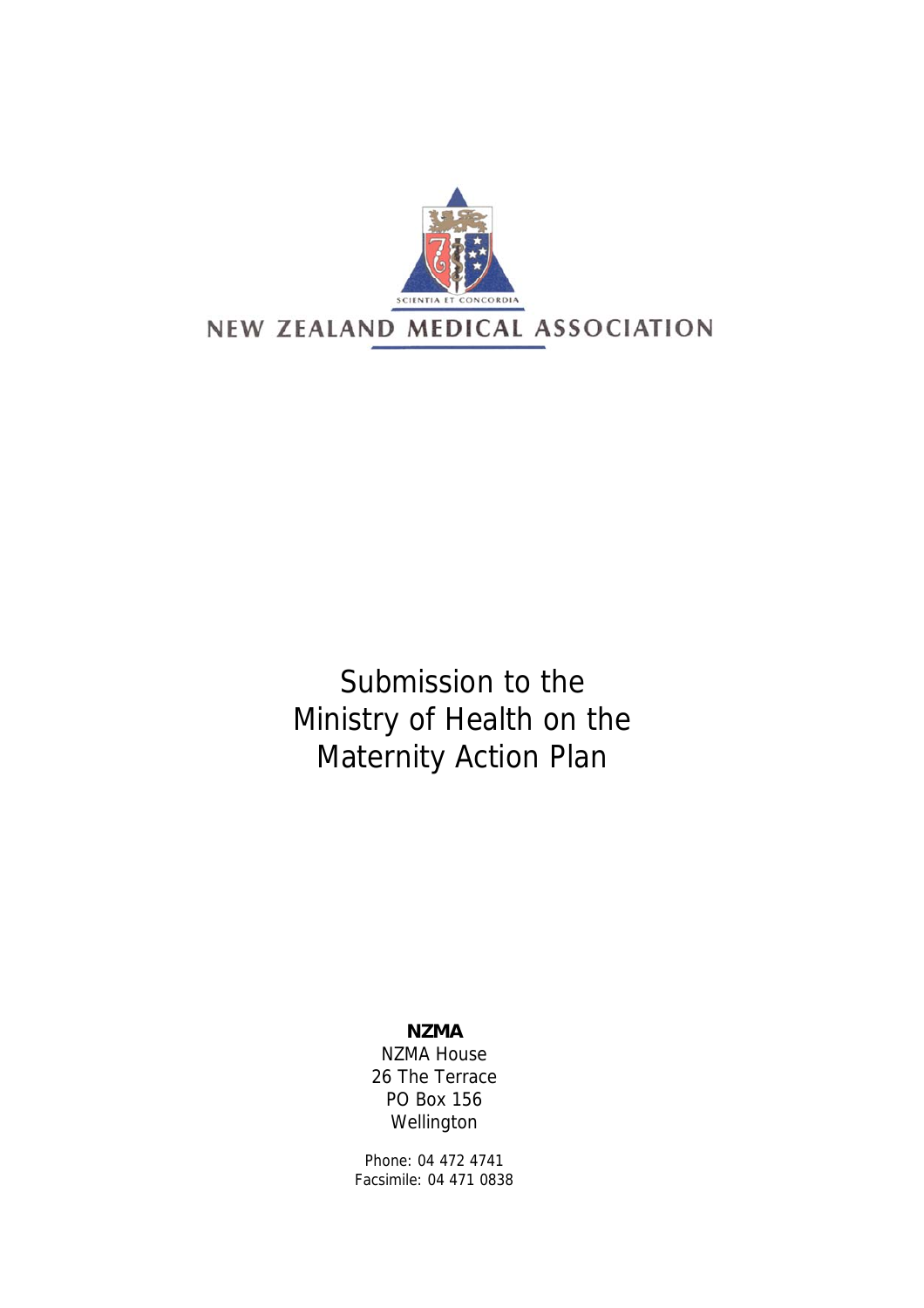## **About NZMA**

The NZMA is New Zealand's largest medical organisation and has a pan professional membership. We have around 4000 members who come from all areas of medicine including medical students, resident medical officers, general practitioners, and other specialists.

The NZMA aims to provide leadership of the medical profession, and promote:

- Professional unity and values;
- The health of New Zealanders.

The key roles of the NZMA are to:

- Provide advocacy on behalf of doctors and their patients;
- Provide support and services to members and their practices;
- Publish and maintain the Code of Ethics for the profession; and
- Publish the New Zealand Medical Journal and New Zealand Medical Digest.

### **General**

The NZMA welcomed the establishment of the Maternity Strategic Advisory Committee (MSAC), and actively participated in its work. While we also welcomed the production of a draft Maternity Action Plan (MAP), we need to say at the outset that we are disappointed with a number of aspects of the draft MAP. We think that it is set at a very high level, and is so broadly based that almost any maternity services model could operate under the plan, including the current model. The MAP should have identified more specific strategies to address a number of key issues which adversely affect maternity services, including:

- The pressures on the maternity workforce,
- The inadequacy of current funding and contracting arrangements,
- The lack of continuity and coordination between primary maternity services and general practice, including problems with women's access to general practice services,
- Issues at the boundaries between primary and secondary care, and
- Differing professional philosophies and practices.

### **Workforce**

The draft MAP correctly identifies the critical need to ensure that there is an adequate workforce, and outlines a number of general objectives, but at least in respect of the medical component of the workforce, it does not suggest any specific strategies to address either current or future needs. How will we train more obstetricians? How will we "encourage and support the uptake of the Diploma of Obstetrics"? We have had these objectives for years, so it is the "how" which needs to be determined in an action plan.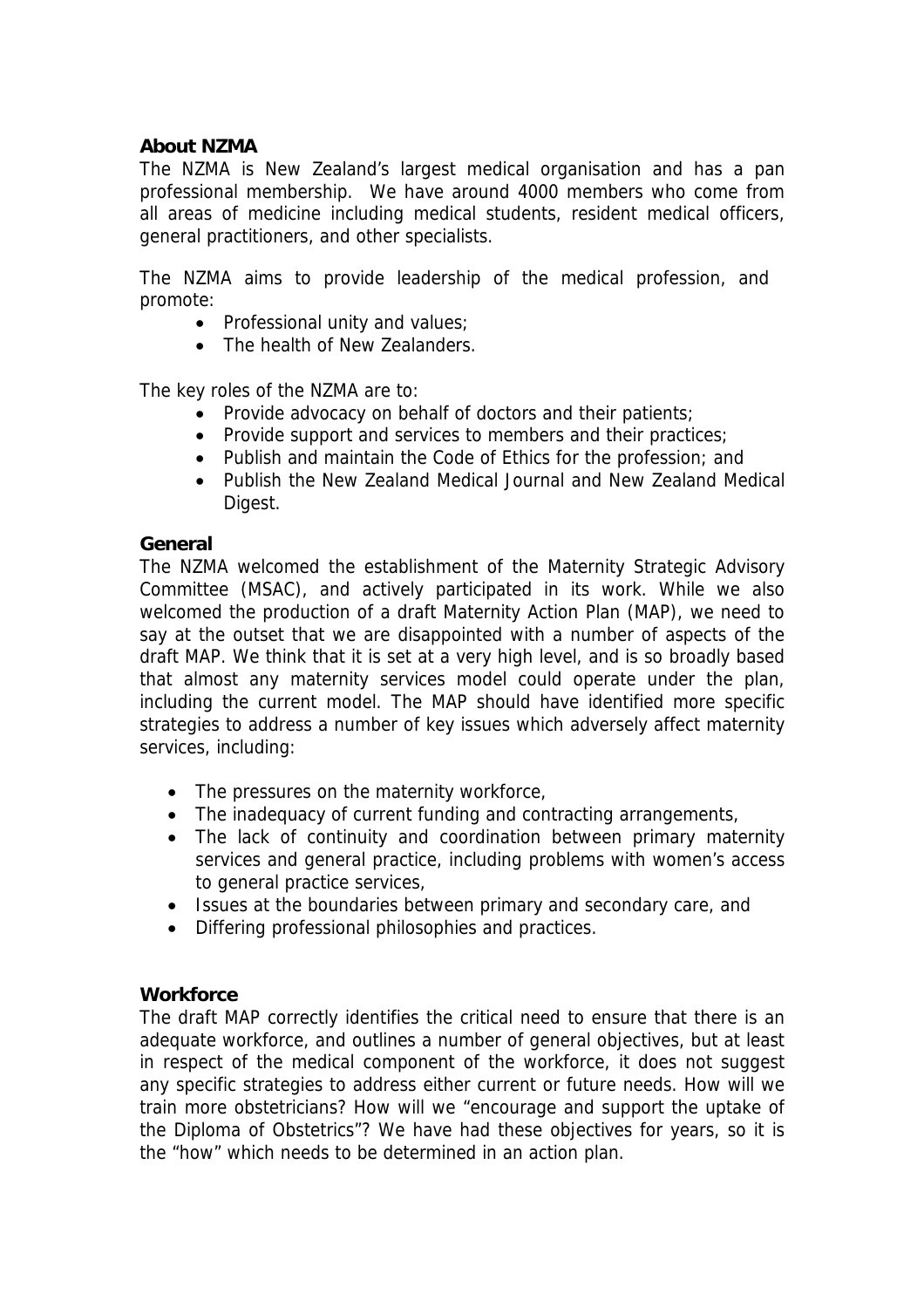The needs of rural and regional New Zealand also need specific attention in the plan. Currently, the requirements of the draft MAP's Principle 5, regarding access to services, are not being met in rural and regional New Zealand, and there is little in this plan to specifically address the situation.

### **Funding and Contracting**

In respect of medical services, especially those provided within general practice, the Section 51/88 model which has now existed for many years has been - and continues to be - hugely problematic. It was a major factor in causing the vast majority of general practitioners to cease providing LMC care, and it is currently a substantial barrier to the ability of general practice to participate fully in the provision of care to pregnant women and their babies. Putting aside the historical issues, the Section 88 Notice today is an aberration in the funding and contractual environment within which general practice provides services. As a retrospective funding model based on the relationship between an individual provider and the funder, and in which the provider has no real negotiating power, especially in respect of price, it is completely at odds with the prospective, capitated model for the funding of subsidies which support all other First Contact Care services in general practice. As such, it frustrates the increasing reliance on teamwork within general practices, carries a substantial administrative burden, and most general practitioners regard the funding levels as completely inadequate. If it ever was a suitable model of funding general practice-based maternity services, it is no longer acceptable.

# **Lack of Continuity and Coordination within Primary Care**

Closely linked to the issues discussed above in respect of funding and contracting are problems related to coordination between maternity services and the lack of access to continuity of general practice care.

There have been longstanding concerns based on strong anecdotal evidence that many women feel that barriers exist in respect of their access to coordinated and continuous medical care during their pregnancy. In our view, these barriers include:

- The funding and contracting arrangements (Section 88) which do not foster either continuity of access to the general practice or coordination between maternity providers and general practices. This includes the existence of "free" maternity care and partially subsidised general practice care.
- Philosophical differences and differing modes of practice between midwives and doctors.
- The tendency of many midwife LMCs to refer women to specialist secondary-based specialist care when it is more appropriate for the referral to be to the woman's general practice. This is reinforced by the Referral Guidelines.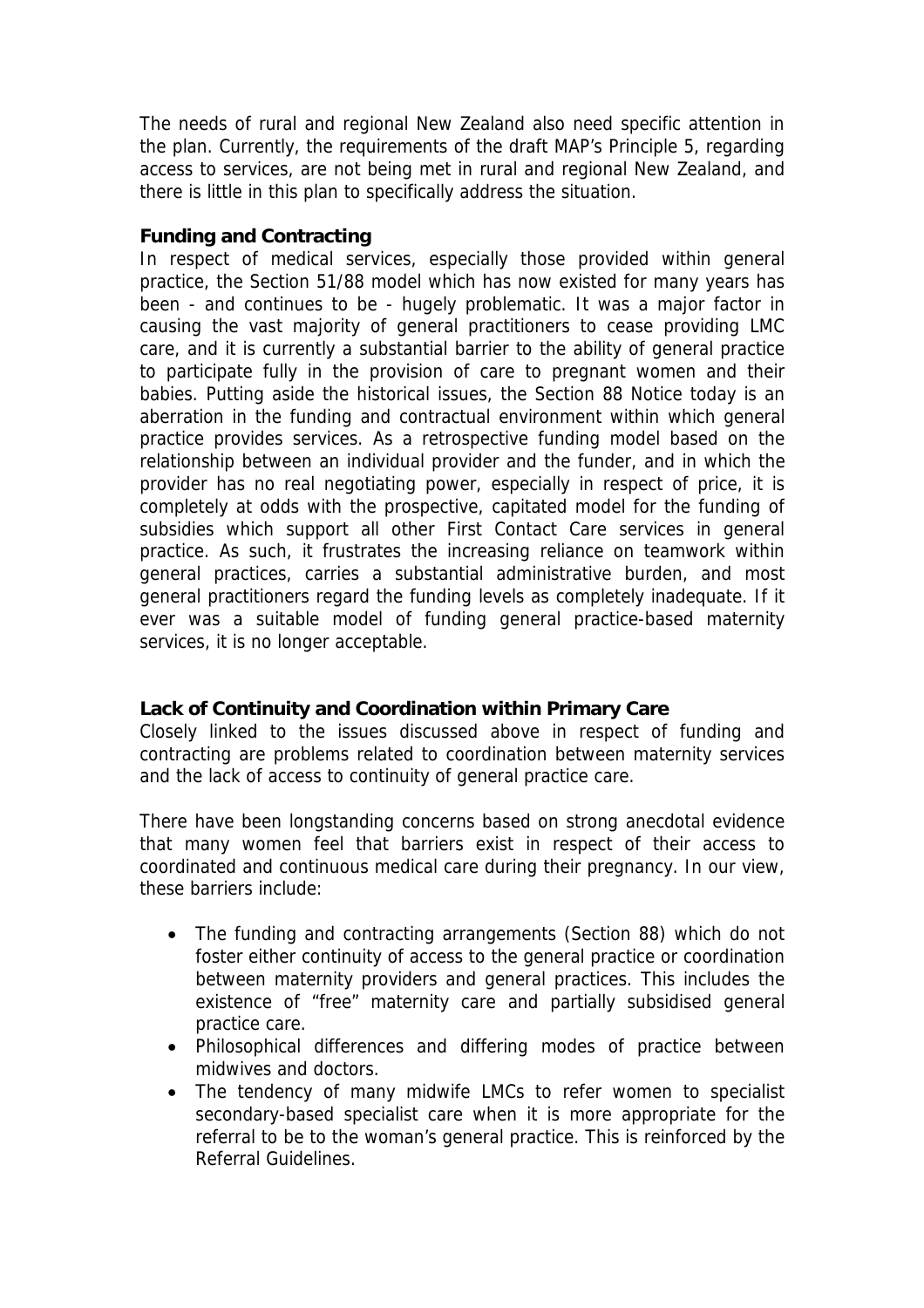• The fact that midwifery/LMC services have not been integrated within the PHO model.

We will comment on philosophical and practice differences later in this submission. At this stage, we would like to emphasise that the NZMA has developed a position statement on Primary Maternity Services which addresses the need to integrate primary midwifery/LMC services into the PHO framework, and adopt funding and contracting models which are in line with other primary care/general practice contracting arrangements. Please note that arrangements do not have to be the same for midwifery and medical services – different concepts and modes of practice can be accommodated within the same basic framework.

These two related steps will provide a contractual (i.e. mandated) platform for better coordination of care, joint quality assurance processes and improved access to services.

This NZMA statement, which has been endorsed by the General Practice Leaders' Forum, has been made available to Ministry maternity staff, the MSAC, and several key politicians. While we acknowledge that the draft MAP does in Goal Two require the Ministry and DHBs to "develop effective linkages to primary care…", and "investigate models of primary care integration…", this does not go far enough, and it does not promote early action. We are dismayed that our proposals or something similar have not been included in the draft MAP. This is an area in which the opportunity exists for rapid and sustainable improvement to services to be achieved at minimal cost, and we are keen to work with the Ministry to achieve early implementation of these or similar arrangements.

# **Primary/secondary Interface**

We are concerned that the draft MAP, while referring to the need to "update the referral guidelines", pays little specific attention to the existing and complex issues which exist at the interface between primary and secondary care, including:

- The issue, (mentioned earlier), of inappropriate referral to secondary medical care when referral to general practice may be more appropriate and cost-effective.
- The unsuitability of the Section 88 model for the provision of secondary services.
- Lack of clarity in accountability in respect of secondary consultations and handover.

It is important that these issues - which have existed for years, and have not been addressed in several reviews of the referral guidelines - not be left to the professional Colleges to "sort out". They need significant policy guidance to support the review process.